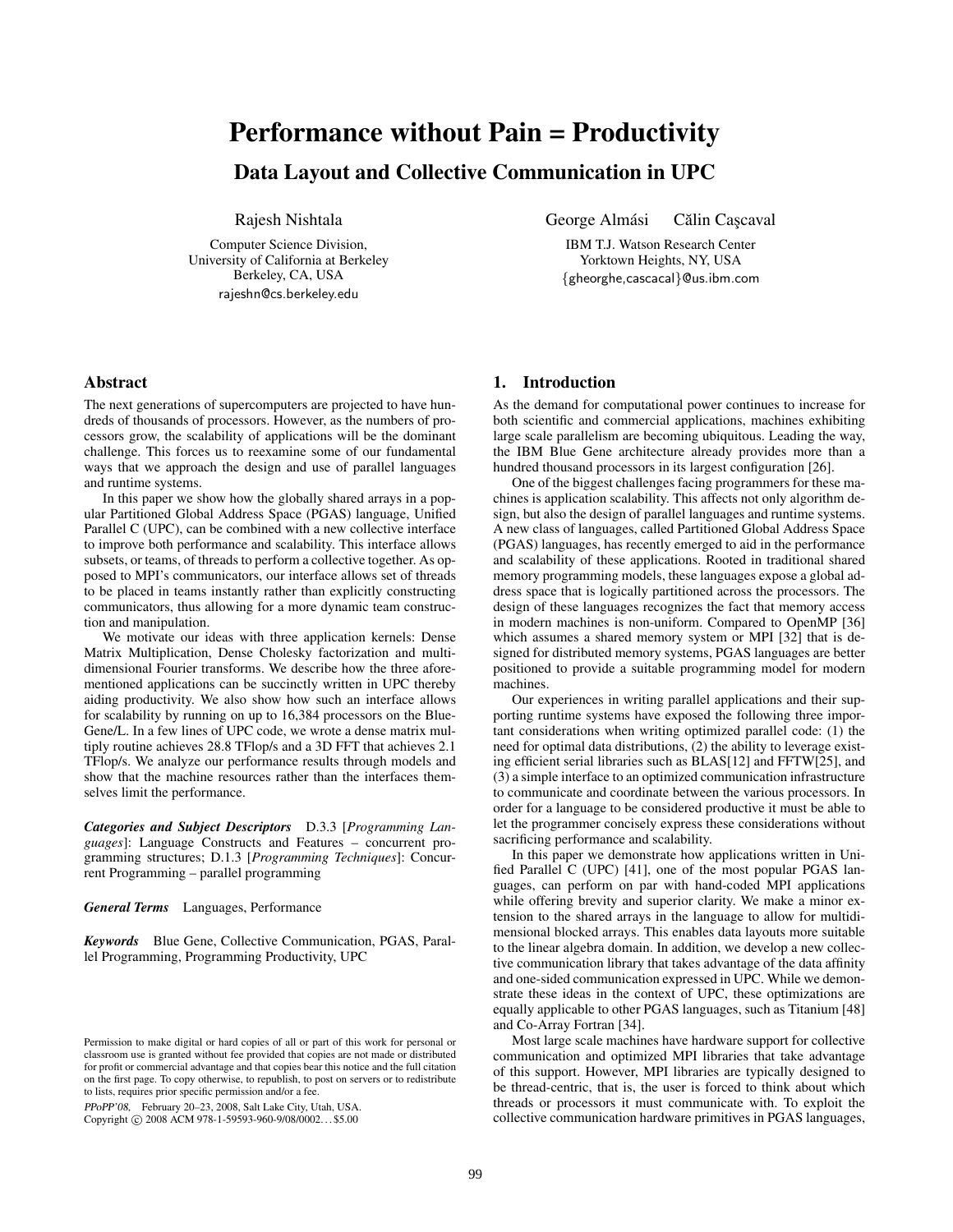we propose a new, data-centric, collective communication interface that takes advantage of the shared data semantics expressed in a PGAS program.

To summarize, our paper makes the following contributions:

- propose simple annotations to enable data distributions and layouts that allow the programmer to exploit high-performance serial libraries, such as those developed for linear algebra, in conjunction with multidimensional shared arrays;
- a new, data-centric collective communication interface design that takes advantage of shared data semantics, instant teams, and one-sided communication to provide the user with highperformance collective communication;
- demonstrate productivity and performance for three application kernels: parallel dense matrix multiplication, 3D Fast Fourier Transform (FFT) and Cholesky factorization on a large scale Blue Gene/L configuration – with a few lines of UPC code we show linear scalability to thousands of processors on Blue-Gene/L and performance comparable to the best hand tuned kernels developed specifically for this machine.

In Section 2 we first outline the basics of PGAS languages. We then discuss the limiting factors for the performance and scalability of applications on large scale machines in Section 3. In addition we also outline a minor extension to the UPC language to make the shared arrays more amenable to applications in the linear algebra domain. We then continue our discussion with a description of a new collectives interface that is designed to operate on the shared arrays in Section 4. We then show how these ideas can be tied together to write the three aforementioned kernel applications in Section 5. We then analyze the performance and scalability of our interfaces and these kernels in Section 6. We finally conclude with related work and observations in Sections 7 and 8.

## 2. Partitioned Global Address Space Languages

The primary aim of PGAS languages [47] is to provide a single programming model for shared memory and distributed memory platforms (and everything in between) by exposing a globally shared address space to the user. These languages also explicitly expose memory affinity and non-uniform memory access to the end user by having each thread be logically associated with a part of the shared global address space. The globally shared address space allows the processors to directly read and write remote data without notifying the application running on the remote processor through language level one-sided communication operations (*i.e.* put and get versus send and receive). Similar to traditional shared memory programming, the user is responsible for handling any race-conditions that might arise. Many related projects have shown the performance and productivity advantages of such an approach [15, 17, 21].

With the following declaration in UPC (for example):

#### shared [5] A[10\*THREADS];

we can declare an array that is distributed across all the threads such that each thread has 10 elements. The blocking factor of 5 denotes that the elements are distributed block-cyclically in groups of 5. Thus the first 5 elements are on processor 0 while the next 5 are on processor 1 *etc.* Through simple language level array index operations (*e.g.* A[7]) all processors can access any location in the array regardless of the affinity of the data. The compiler and runtime systems will generate the appropriate communication calls. Related work by the Berkeley UPC group [11] has shown that a portable and efficient source-to-source translator and optimized runtime system can be written for such an approach.

```
shared [b][b] double A[M][P], B[P][N], C[M][N];
double alpha=1.0,beta=1.0;
for (kk=0; kk<P; kk+=b) {
  double a_local[b*b], b_local[b*b];
  upc_forall (int ii=0; ii<M; ii+=b; continue)
    upc_forall (int jj=0; jj<N; jj+=b; &C[ii][jj]) {
      upc_memget (a_local, &A[ii][kk], sizeof(double)*b*b);
      upc_memget (b_local, &B[kk][jj], sizeof(double)*b*b);
      dgemm ('T', 'T', &m, &n, &p, &alpha, a_local, &b,
              b_local, &b, &beta, (void *)&C[ii][jj], &b);
    }
}
```
Figure 1. UPC code for parallel matrix multiplication

#### 3. Performance Considerations

High performance versions of the sequential linear algebra subroutines exist for most architectures: Atlas [45], ESSL [23], the Intel Math Kernel Library [30], OSKI [44], FFTW [25] and SPI-RAL [37]. However, for large scale parallel machines the landscape is completely different: application programmers have to handcode parallel kernels, distribute data and load balance the computation for each workload, incurring significant effort and cost. For example, individually optimized versions of HPL and FFT for these architectures run to many lines of code, encompass multiple manyears of effort, and are far from ubiquitous.

One of the key questions that we are addressing in this paper is "Can a high productivity language be used to express the inherently complicated set of requirements posed by a high performance parallel algorithm?" To answer the question, we shall go through a simple exercise: write a parallel version of a simple algorithm, such as matrix multiplication (MM), for a large scale machine and strive to achieve performance on par with the best handoptimized codes, without sacrificing readability and programmability. We choose UPC as the high productivity language.

High performance parallel implementations of MM are typically parallelized and blocked at multiple levels. Parallelism is employed at instruction level to take advantage of ILP and at thread/CPU level to take advantage of multiple functional units. Blocking is used to take advantage of locality at register, cache, memory and network level. A number of parallel matrix multiply algorithms exist [14, 43, 18]. Our implementation is essentially a blocked version of the SUMMA algorithm.

The UPC language constructs provide easy parallelism through the upc forall construct and data blocking. However, upon closer examination we note that UPC does not support data blocking in more than one dimension, requiring the user to manually linearize two-dimensional matrix indices. To alleviate this problem, we proposed UPC syntax additions in [9] to enable multidimensional tiled arrays in UPC. Tiled arrays are declared as follows:

shared [b0][b1]...[bn] <type> A[d0][d1] ... [dn];

As many blocking factors can be added as there are array dimensions. The runtime stores the elements within a tile contiguously with a row-major ordering. The tiles with affinity to a particular processor are then stored contiguously in memory with a row-major order. The blocking factors are not required to divide array dimensions. Since the data within a tile is stored contiguously we can directly pass any portion of the tile to optimized serial libraries without any data reorganization. In our example we are able to directly call the serial BLAS optimized version of the kernel and thus the resulting matrix multiply code is very simply as shown in Figure 1. It relies on a sequential BLAS implementation for performance, but takes explicit care of parallelism (by means of the upc forall loops) and communication (by using the upc memget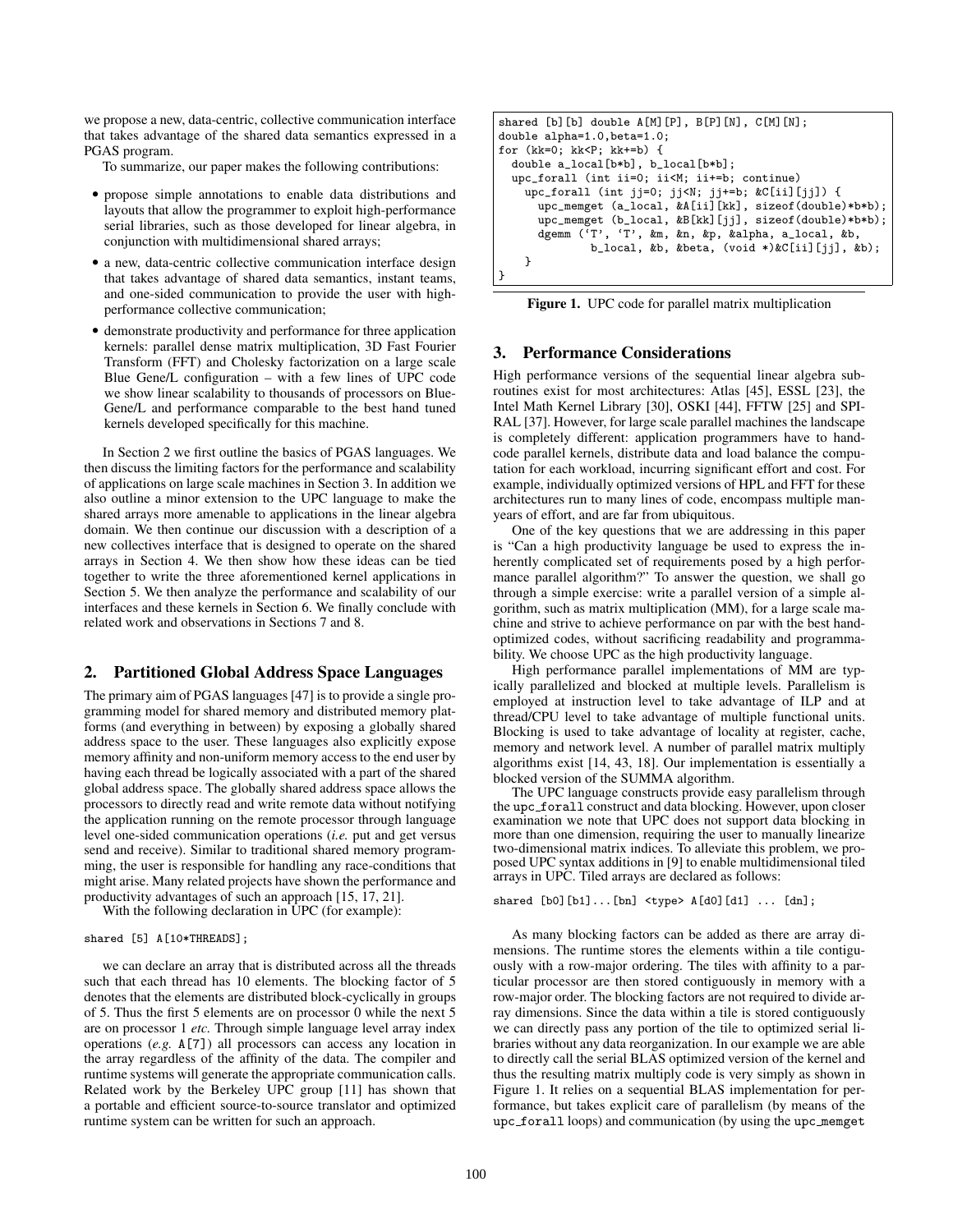built-ins). Communication is aggregated, which makes for better efficiency.

However, the code snippet in Figure 1 also suffers from unpredictable performance and has scalability issues. In [9] we demonstrated good scaling up to about 16 UPC threads, beyond which parallel efficiency decayed rapidly. Subsequent examination revealed two major causes for this decay.

- Processor layout: While the matrices are tiled, the programmer has no real control over the distribution of tiles among the processing elements, making a mapping to a high performance network topology next to impossible.
- Communication pattern: Communication in Figure 1 is pointto-point, resulting in communication imbalance and waste of bandwidth.

We address these problems by means of two techniques. First, we allow the programmer to specify a Cartesian processor distribution for a UPC array. This roughly corresponds to Cartesian topologies in MPI: an ability to denote threads with a tuple <  $t_0, t_1, ... t_n >$  instead of a single number  $t, 0 \le t < THREADS$ . This has been done by other languages, such as HPF[27] and ZPL[16]. We propose a syntax similar to HPF, in which processor mappings are named and shared arrays are mapped to these distributions. E.g.:

#pragma processors MyDistribution(10, 10) shared [B1][B2] (MyDistribution) int A[N1][N2];

The distribution directive above establishes a  $10 \times 10$  Cartesian distribution, and array A is declared to be of that distribution. The system verifies at runtime whether the distribution is legal and ignores it if it does not match the current running configuration (e.g. not enough running threads to fill up a  $10 \times 10$  distribution).

Our second technique is to replace point-to-point communication primitives with UPC collectives that are both easy and intuitive to program and can take advantage of the Cartesian topologies. We discuss these issues in the next section. Section 5 goes into more depth about how these methods can be combined together.

# 4. Collective Communication

Since the PGAS languages explicitly expose the non-uniform nature of memory access times to the memory of different processors, operations to local data (i.e. the portion of the address space that a particular processor has affinity to) will tend to be much faster than operations on remote data (i.e. any part of the shared data space that a processor does not have affinity to). Thus, unlike traditional shared memory programming, the languages necessitate global data re-localization operations in order to improve performance which will be served by the collective communication operations.

Collective communication operations (or collectives) are abstractions that encapsulate common data movement patterns that most parallel programming models provide. This section describes how our new interface can succinctly express common communication patterns across shared arrays found in PGAS languages. The main attributes of these new collective interface are the following: (1) data-centric communication, (2) subsets of processors participating in collectives (teams), and (3) dynamic team construction based on data affinity.

Since UPC emphasizes global shared arrays as the primary constructs for parallel programming, our goal is to make the collectives use a *data-centric* model rather than the thread-centric model employed by many other parallel programming models. In many applications it is important to be able to perform a collective on a subset of the elements in a shared array. These elements are only likely to only exist on a subset of the processors. We will call this



Figure 2. A few example trees used in collectives

subset of processors a *team*. The closest equivalent to teams are the MPI[32] *communicators*.

#### 4.1 Proposed Collective Model

In MPI the user is required to explicitly specify the team members and handle his own packing of the data into contiguous blocks so that the collectives can handle the transfers. The current UPC collective interface lacks support for teams and imposes very strict thread-centric data layout rules while also requiring the user to handle the packing and unpacking. Our proposed extensions would allow the users to specify the blocks of data involved and let the underlying runtime system handle the problem of mapping data blocks to threads and packing the data into contiguous blocks. Since the runtime system already has full knowledge of how the shared arrays are mapped onto the threads, the overhead of obtaining this information is relatively small.

For efficiency reasons we require that all threads that have affinity to one of the active blocks of data to make a call into the collective, similar to the current MPI and UPC collective models. If a thread that does not have affinity to any of the the data involved in the call, the operation is treated like a no-op. This allows us to build a scalable implementation of the communication schedule by letting the collective build a tree over all threads participating in the collective. Tree-based collectives are critical to performance [20]. Since the overhead of injecting messages onto the network cannot be parallelized, using intermediary nodes alleviates this serial bottleneck by sending to different parts of the network. In a broadcast, for example, the root thread can then send data to a small set of children who then forward the data down the tree. This type of communication schedule for broadcast increases the available bandwidth and decreases the latency since more of the network resources are being used in parallel. Figure 2 shows an example of various tree topologies rooted at thread 0. Our experience showed that the fork trees mapped well to the Blue Gene network while other topologies are likely to do better on different networks.

Seidel et al. have also proposed an alternative model for collectives in UPC [39] which would require only one thread to handle the data movement for all the threads involved in the collective, without the need for any of the other threads to participate in the collective. However, this forces the implementations to either (1) always use flat trees, which severely hinders scalability at large processor counts, or (2) have an auxiliary thread on each node that is not part of the runtime that handles the collective communication responsibilities for that node. Setting aside the performance impli-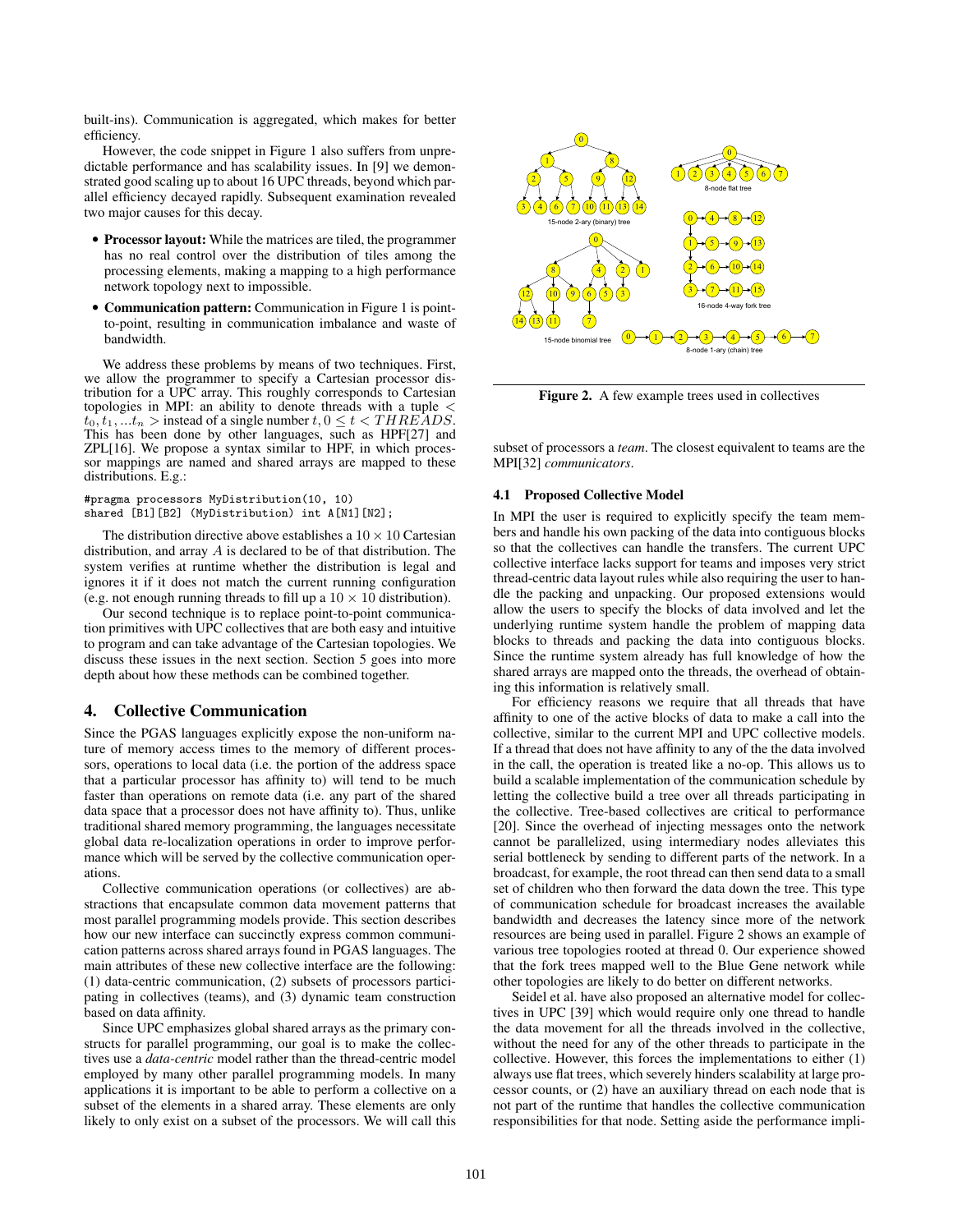```
shared [] int src[4];
shared [4][4] int dst[200][200];
upc stride broadcast(dst<0:2:49,0:2:49>,
src, sizeof(int)*4, 0);
                                     shared [10][10] int src[100][100];
                                     shared [10][10] int dst[100][100];
                                     upc stride exchange(dst<0,:>, src<:,0>,
                                     sizeof(int), 0);
                (a) (b)
```
Figure 3. Strided Collective Examples. (a) A code-snippet to perform a broadcast src to every other row and column of the dst matrix (b) A code-snippet to exchange data from the first column of src into the first row of dst

cations of devoting an extra thread to handle the collectives on machines with few cores per node, synchronization of these collectives becomes an issue. The runtime system can not infer that a collective is going to be active within a given barrier phase and therefore the programmer has to either explicitly handle the synchronization, which could get cumbersome, or wait until the next barrier phase to use the data, which could cause over-synchronization and lead to performance penalties. Due to the performance and productivity disadvantages of such an approach we decided to employ a model in which all threads with affinity to data involved in a collective make an explicit call to the collective.

#### 4.2 An Example Interface

As mentioned above, the main goal of this work is to show that the data-centric collectives alongside the shared arrays in UPC can simultaneously provide productivity as well as performance. We are less concerned with the exact formal specification of the collectives in the language. While we are going to work with the UPC language consortium to propose these collectives, we first want to demonstrate their usefulness, and consider syntax to be outside the scope of the paper.

We use a Matlab [31] style interval notation to specify blocks of data in each dimension that will be used in the collective. The application experience in using these collectives motivated the specification of block indices in the interval rather than the array indices themselves. However this decision is not fundamental to the interface. Our interface adheres to the current UPC collective synchronization specification.

To motivate the interface we will discuss one example in each of the two collective categories: (1) one-to-many (e.g., broadcast) and (2) many-to-many (e.g., exchange<sup>1</sup>). Section 5 goes into further detail on how these operations can be incorporated into real applications.

#### • One-To-Many

In the first category of collectives, one root block contains the data to be disseminated to other blocks of the shared array. Common collectives in this category include broadcast() and scatter(). Typical scalable implementations of these operations construct a tree over the threads rooted on the thread that owns the original data. In our interface (as well as the current UPC collective specification), the user specifies a shared pointer rather than explicitly specifying the root thread.

In addition, we allow the user to specify a list of intervals to the destination which dictate which blocks the broadcast data will be stored into. The number of intervals is dictated by the number of dimensions of the shared array. The proposed prototype for this type of collective is:

upc\_stride\_broadcast(shared void\* dst<intervals>, shared void\* src, size\_t len, int sync\_flags); The example in Figure 3(a) declares a two-dimensional destination array. The src array broadcast the data into every other row and column of the dst matrix.

#### • Many-To-Many

In the next important category of collective operations, every output block involves data from *all* the input blocks. The input blocks are likely to be distributed across many processors. Scalable implementations of these collectives carefully tune the communication schedule to avoid creating hot spots in the network, however the performance is often limited by the bisection bandwidth. Many methods[13] also exist for performing the communication in  $O(N \log N)$  rounds rather than  $O(N^2)$ rounds.

A popular example of a collective in this category is exchange(). This collective breaks each block in the input array into  $\vec{k}$  pieces of len bytes each. It is assumed that there are  $k$ blocks specified in the each of the source and destination intervals. It then takes the  $i^{th}$  slot from block j and places it into the  $j<sup>th</sup>$  slot in block i on the destination. The following prototype illustrates our proposed interface:

```
upc_stride_exchange(shared void* dst<intervals>,
                    shared void* src<intervals>,
                    size_t len, int sync_flags);
```
Figure 3(b) shows an example of an exchange operation. In the example all the blocks in the first column of the source matrix are exchanged into the first row of the destination matrix.

Notice that in neither the definition nor the example collectives interface did we require the user to specify the identity or number of threads involved in the communication. The threads involved are implicitly defined by specifying which blocks of data the collective is to be run across. Since there is no explicit mention of how many blocks a particular thread owns, it is up to the implementation to infer this information and make the correct decisions on how to correctly pack the data. Allowing the runtime to make such decisions allows for much greater performance portability.

However, since we do require all the threads with affinity to any part of the memory being communicated call the collective we provide a simple utility function that can query whether the calling thread has affinity to *any* part of the data. Since this information is already stored inside the runtime system such query functions will be fast.

int upc\_haveaffinity(shared void\* arr<intervals>);

The function will return a nonzero value if the calling thread has affinity to any of the data in the specified interval or 0 otherwise.

#### 4.3 Hiding the Tuning Process

We are also witness to a large variety of processors and the interconnection networks. The wide variety of machines makes the prospect of tuning communication schedules at the application level infeasible. By using a collective interface and a runtime sys-

<sup>&</sup>lt;sup>1</sup> In MPI parlance this operation is MPI\_Alltoall()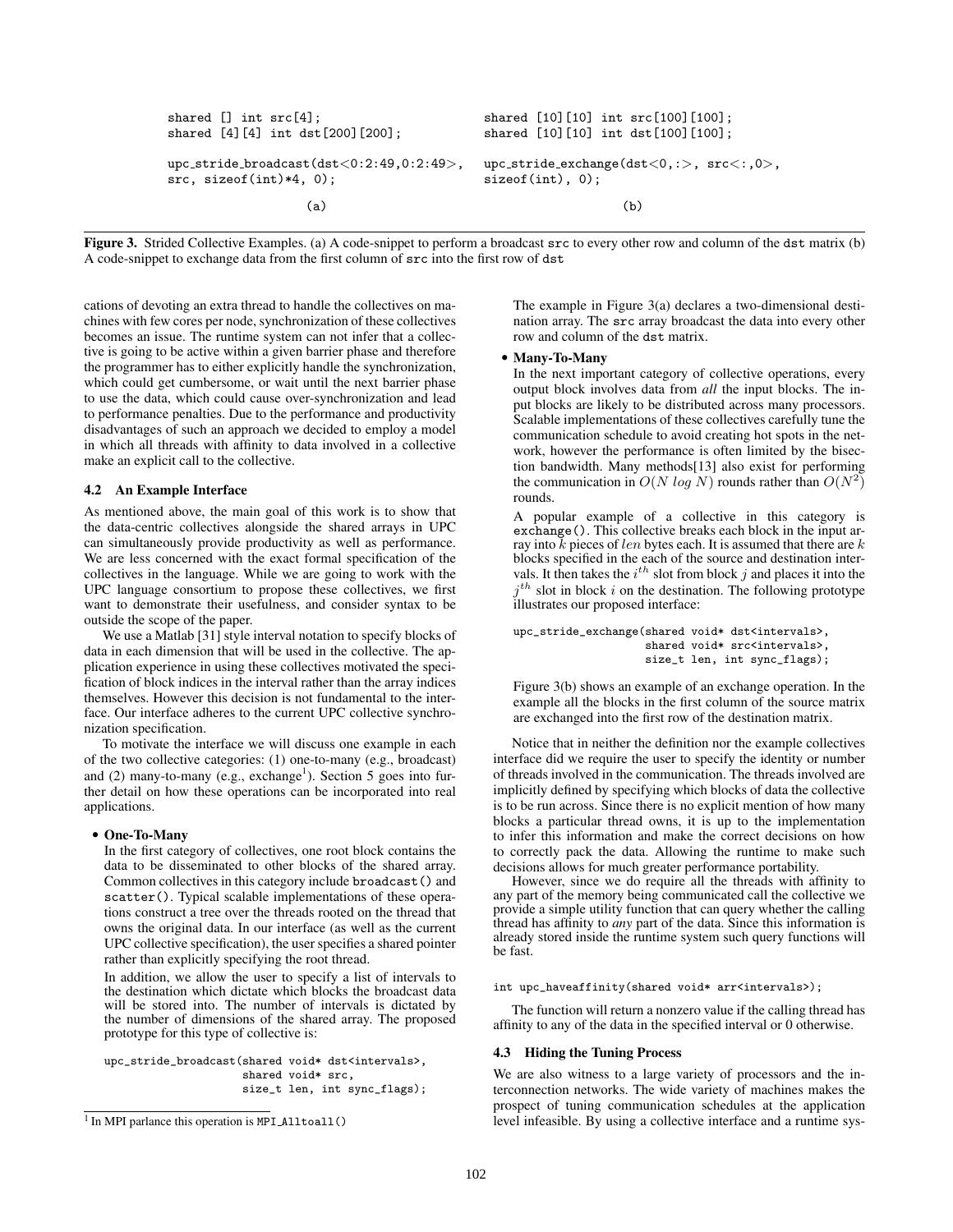

Figure 4. One step of the dense matrix factorization recursion

tem that can handle efficient packing and unpacking of the data, these tuning issues are left in the hands of network and runtime system designers who often have access to much lower level network features to implement the operations. Our implementation, for example, on the Blue Gene/L leveraged many features in the Blue Gene messaging layer [4] (such as Active Messages) that have not been exposed to the UPC programmer. Creating this abstraction ensures performance portability since the application designer need not worry about the intricacies of tuning the communication schedules.

### 5. Productivity

Thus far we have motivated the use of the global shared arrays and a new collective interface that takes advantage of these arrays. In this section we show how three common and important computational kernels can be written very succinctly in UPC with our proposed additions. In Section 6 we demonstrate that the codes presented in this section scale to thousands of processors.

#### 5.1 Dense Matrix Multiplication and Dense Cholesky Factorization

One of the most commonly used computational kernels in large scale parallel applications is dense matrix multiplication. In this kernel we perform the operation  $C = A \times B$  where A, B, and C are dense matrices of sizes  $M \times P$ ,  $P \times N$ , and  $M \times N$ , respectively. In order to effectively parallelize the problem, each of these matrices must be partitioned across the processors.

In addition to being an important kernel in itself, this operation is considered the rate limiting step in other dense factorization methods such as the Dense LU decomposition  $(A = LU)$ or the Dense Cholesky factorization ( $A = U^T U$ ). As shown in Figure 4, the popular implementations of the parallel factorization methods of these operations[18, 33] break the matrix into 4 quadrants: a small upper left corner  $(A_{UL})$ , a tall skinny lower left corner  $(A_{LL})$ , a short and wide upper right corner  $(A_{UR})$ , and a large lower right corner  $(A_{LR})$ . The methods perform serial computation on the upper right corner and update the lower left and upper right quadrants of the matrix. Then a large parallel outer product of the latter two quadrants is performed to update the lower right corner. The algorithm continues by recursively factoring the lower right quadrant. Hence the matrix elements in the lower right corner tend to be more heavily used and updated compared to the other parts. A purely blocked layout would induce a poor load balance since the most heavily used elements will be concentrated amongst a few processors. In order to alleviate this problem, a checkerboard layout[29] of processors is used so that the load is more evenly distributed across the processors. However, such a checkerboard layout dramatically increases the complexity of an implementation since the user is responsible for managing the mapping of these blocks to the processors. With our proposed extensions, the runtime system handles this distribution. What remains to be shown, is how the collectives interface described in the previous section can be applied to this problem.

Figure 5 shows an example of the outer product used in most factorization methods. The two dense matrices A and B are multiplied together to get C. In the figure the pieces of the matrix are color coded by the processor that owns the piece of the matrix. We can compute a particular block,  $C[i][j]$  by performing the operation:

$$
C[i][j] + = \sum_{k=0}^{P-1} A[i][k] \times B[k][j]
$$

Notice that for all blocks in a given row  $i$  we need only broadcast the elements of  $A[i][k]$  once and store into a temporary array. The subset of the processors that own row i has size  $O(\sqrt{T})$ , where  $T$  is the total number of UPC threads. Next we need to perform a column broadcast of  $B[k][j]$  into a separate scratch array. Again notice that column broadcasts occur over a set of √  $O(\sqrt{T})$  processors in the column dimension. By using calls to the collectives interface, the runtime system has much finer control on how the communication is coordinated compared to the use of many uncoordinated gets. This enables the algorithm to be scaled to large processor counts.

The UPC code for matrix multiplication is shown in Figure 7 while the Cholesky factorization example can be found in Figure 11 in Appendix A. Lines 1 to 3 of Figure 7 declare the dense matrices with the specified blocksizes and partitioned according to the mapping specified in Section 3. Notice that with one simple declaration that UPC offers, the entire matrix is load balanced in the optimum checkerboard pattern. Such a task in MPI is much more cumbersome since the matrix block to processor mapping has to be controlled by the application writer rather than the runtime system. We then allocate a set of scratch arrays in Line 3 that will be used for intermediate results. We iterate through the blocks of the matrix as one would do in a standard blocked implementation of the kernel. In addition, we replace the upc\_memget()s in the original code (Figure 1) with broadcast collectives. Notice all the broadcasts in one dimension occur simultaneously and each processor is only responsible for specifying the portion of the data that it owns. As we will see in the Section 6, with the call to an optimized collective rather than using many upc memgets()s the code in Figure 7 scales much better without significant changes in the complexity.

#### 5.2 Three Dimensional Fourier Transform

Unlike the Dense Matrix Multiplication algorithm (and to a lesser extent, Dense Cholesky factorization), which is bound by the total amount of computation, a large parallel three dimensional Fast Fourier Transform routine is typically bound by the interconnect bandwidth. Given a rectangular prism, the three-dimensional FFT performs an FFT in each of the dimensions of the grid. Thus each point in the domain is involved in 3 different FFTs. When this problem is mapped across a two-dimensional processor grid, only one of these dimensions can be computed without communication. The FFT is used in many areas of science such as molecular dynamics, computational fluid dynamics, image processing, signal processing, nanoscience, astrophysics, *etc.* While we focus our analysis on a 3D FFT, Agarwal et al.[2] show how any 1D FFT can be transformed into a 3D FFT. Our techniques can equally be applied to these lower dimension FFTs.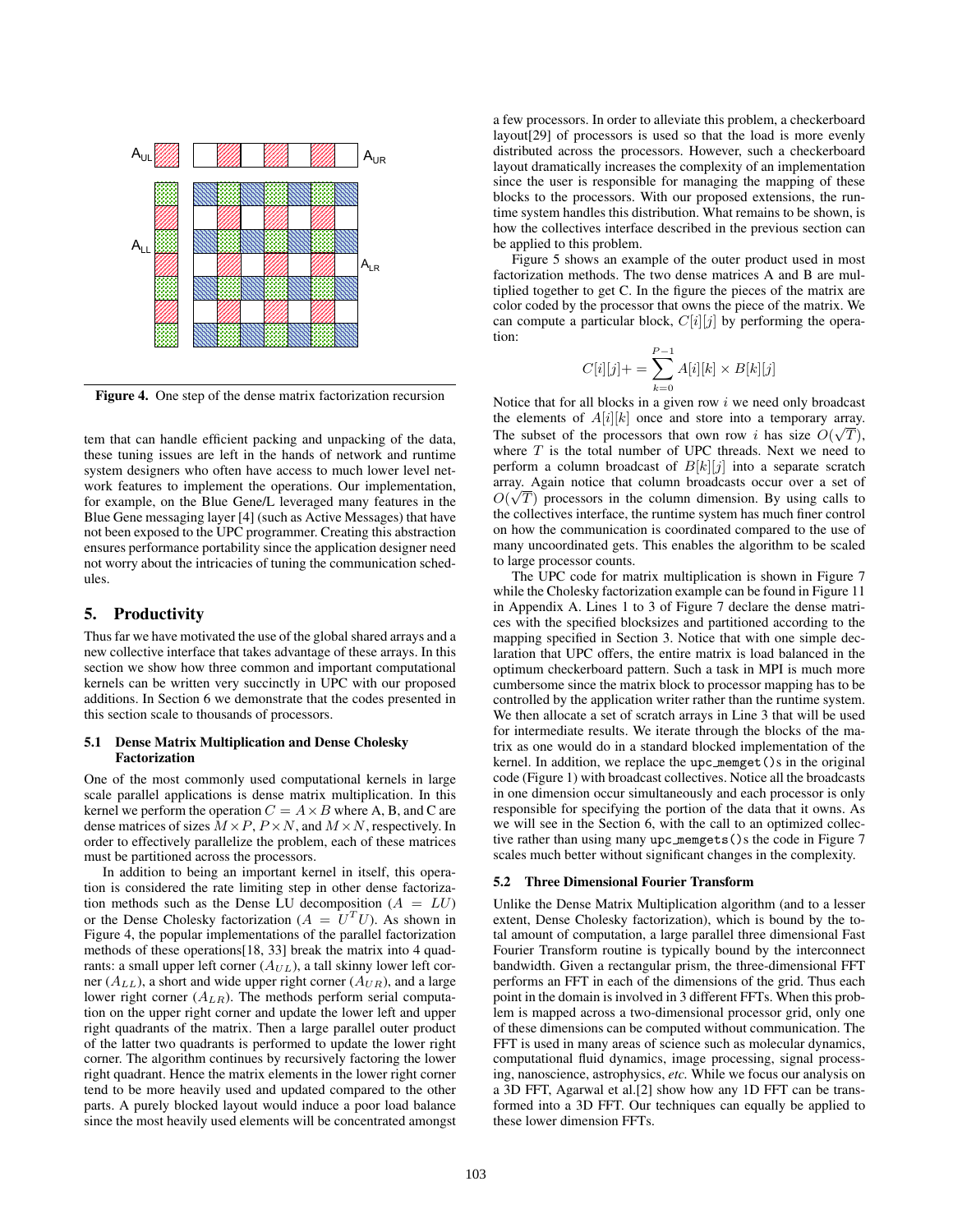

Figure 5. Matrix Multiply Diagram



```
1. #pragma processors rect(Tx,Ty)
2. shared [b][b] (rect) double A[M][P], B[P][N], C[M][N];
3. shared [b][b] (rect) double scratchA[b*Tx][b*Ty], scratchB[b*Tx][b*Ty];
4. double alpha=1.0, beta=1.0;
5. int myrow=MYTHREAD/Ty; int mycol=MYTHREAD%Ty;
6. for(k=0; k<P; k+=b) {
7. for(i=0; i<M; i+=Tx*b) {
       /*broadcast across the rows*/
8. upc_stride_broadcast(scratchA<myrow,:>, &A[i+myrow*b][k],
                           sizeof(double)*b*b, UPC_OUT_MYSYNC);
9. for(j=0; j<N; j+=Ty*b) {
         /*broadcast down the columns*/
10. upc_stride_broadcast(scratchB<:,mycol>, &B[k][j+mycol*b],
                             sizeof(double)*b*b, UPC_OUT_MYSYNC);
         /* matmult*/
11. dgemm('T', 'T', &b, &b, &b, &alpha,
               (double*) &scratchA[myrow*b][mycol*b], &b,
               (double*) &scratchB[myrow*b][mycol*b], &b, &beta,
               (double*) &C[i+myrow*b][j+myrow*b], &b);
12. }
13. }
14.}
```
Figure 7. UPC Code for Dense Matrix Multiply

Figure 6 shows the mapping of a 3-dimensional domain onto a 2 dimensional processor grid. In this example, each processor owns  $\frac{NY}{TY}$  rows of  $NZ$  complex elements each. Thus each of the  $NX$  planes is broken up into  $TY$  pieces and our 2D processor grid is  $NX \times TY$ . We first perform the FFT in the Z direction, which is completely local and requires no communication. In order to perform the FFTs in the Y direction each of the planes need to be rotated. Thus the group of TY threads that own each plane perform an exchange amongst each other. Once the data is in place we can easily perform the appropriate set of local FFTs. Finally we need to perform an exchange in the X dimension. Thus all the processors that own a common row across all the planes (e.g. all the processors that own the green rows) will perform an exchange. Finally we compute the last round of FFTs. Figure 12 in Appendix A shows the UPC code to implement these operations. The calls to fft() are calls to high-performance FFT libraries such as ESSL or FFTW which provide the appropriate interface.

#### 5.3 Observations

We use these benchmarks as a case study to explore the effectiveness of the interface and examine how three of the major hurdles to efficient and scalable parallel programming are addressed.

- Data distribution and load balancing In our examples, the user specifies high level properties of how the data should be laid out across processors. For example in the case of the matrix multiply and Cholesky factorization, the user is responsible for specifying the granularity of the checkerboard. In the case of the FFT, the user specifies the TY and NX dimensions to dictate how many processors are involved in each of the exchange rounds. However, notice that once the data distribution directives are given, access to the arrays is straight forward. Mapping the data distribution and array indices to the processors is left to the runtime.
- Constructing an efficient and scalable communication schedule between the processors After distributing the problem across the processors it is important that these proces-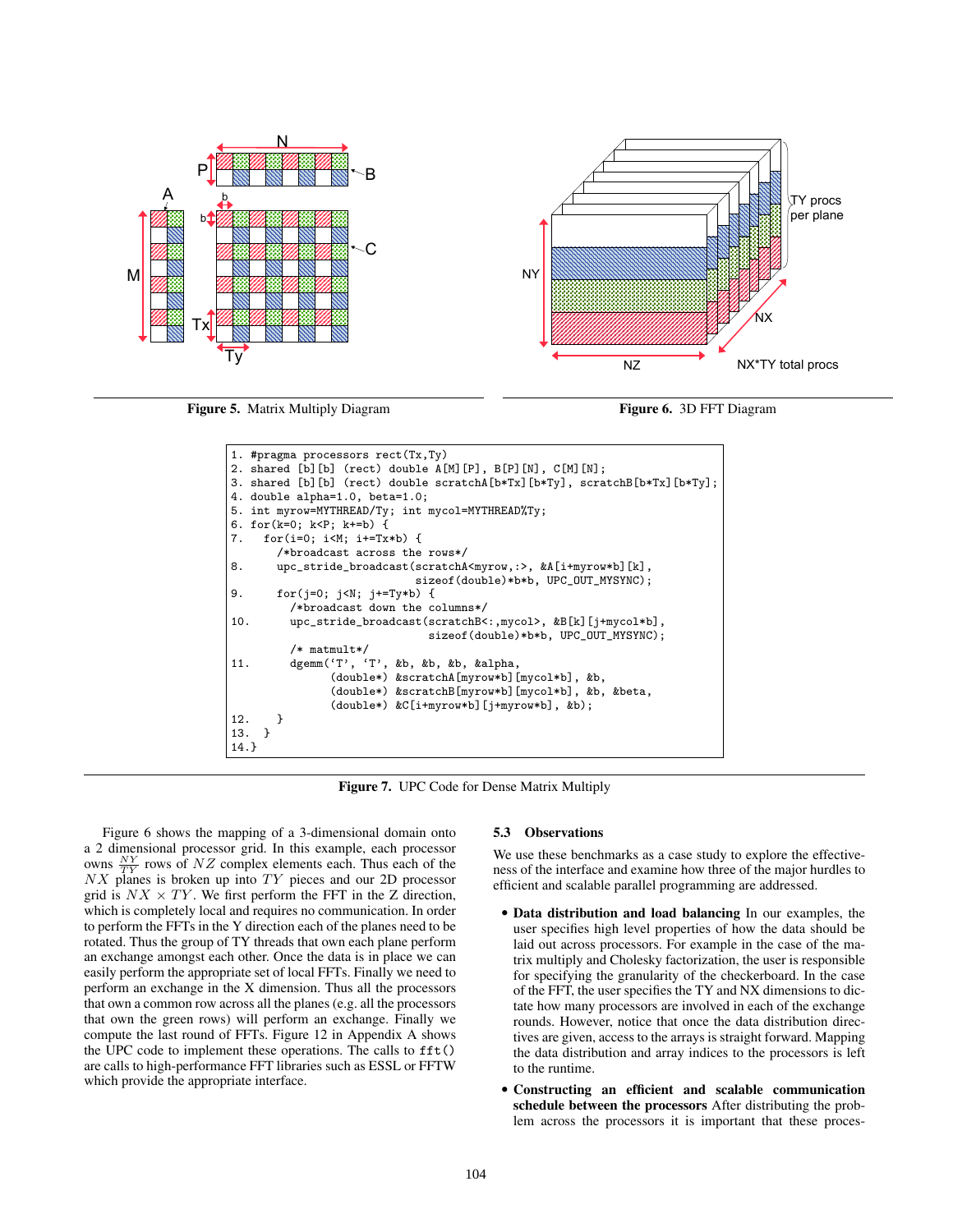sors work together and communicate as efficiently as possible. Therefore we wrote the three benchmarks with collectives rather than manually controlling the communication. This allows the runtime layer to handle the communication more efficiently by using network features, such as Active Messages, that were unavailable to the UPC programmer. By passing the responsibility of tuning the communication schedule to the runtime layer through a clean interface, the user absolves himself from having to worry about the painstaking task of tuning communication. The wide body of literature on the subject of collective tuning for a variety of architectures indicates that the process is a non-trivial problem and very dependent on the specifics of the interconnect.

• Efficient serial computational performance Once the data has effectively been distributed and communicated the last piece that remains is to perform the serial computation. Serial tuning for many of the popular serial computational kernels have been well studied and serial libraries such as ESSL, FFTW, ATLAS, and OSKI have been well tuned (either by hand or automatically) on many architectures. Any parallel programming language must allow for easy ways to leverage this work to realize optimal serial performance. In our implementations, the data movement is handled in UPC while the computation is handled through optimized serial libraries.

Software libraries, such as PETSc[7] and ScaLAPACK[24], alleviate some of the pain of data distribution and coordinating communication by providing an extensive API to handle these operations. However, introducing these features at the language level allows for more expressivity than a library can provide. In order to minimize the complexity of the interface, a library writer must try to keep the interface very simple by making an educated guess about which data layouts to support and which data layouts to omit. By contrast, when these data layouts are incorporated into a language, a simple grammar can lead to a much more rich set of data layouts that are infeasible to efficiently provide at the library level.

By allowing the user to only specify high level language directives regarding the data distribution, letting the runtime handle the details of the communication and allowing the user to use preexisting libraries we can dramatically reduce the number of lines required to program common and important kernels.

## 6. Evaluation

#### 6.1 Experimental Setup

We validated the proposed UPC language extensions and collectives on the IBM Blue Gene supercomputer located at the IBM TJ Watson Research Center. We implemented the codes discussed in Section 5 and ran scaling experiments from 32 processors to 16384 processors.

• Compiler: we used the the IBM UPC compiler for our work. The compiler supports a number of SMP, distributed and hybrid architectures including Blue Gene/L. The compiler includes a runtime, which translates UPC remote memory accesses to messages using the Blue Gene Distributed Computing Messaging Framework (DCMF) API.

The IBM UPC compiler's front-end does not (yet) support the language extensions described in this paper. However, an experimental version of our UPC runtime supports all array layouts, data distribution primitives and collective APIs described here. We hand-coded our benchmarks to work with this experimental runtime, trying to stay as faithful as we could to code that an extended compiler front-end would have generated.

- Sequential performance: For sequential performance we used the ESSL library provided by Blue Gene/L without any changes or tuning. We clocked the performance of ESSL's generic dgemm routine between 1.8 and 2.1 GFlops; smaller matrices resulted in somewhat lower sequential performance. For sequential FFT we measured about 300 MFlops/node, also using ESSL.
- Virtual Node Mode: For the compute bound algorithms (Cholesky factorization and matrix multiplication) we booted the Blue Gene system in virtual node mode. Thus the largest configuration we used was 16 racks with 512 MBytes of memory per node.

For parallel 3D FFT, which – on the Blue Gene platform – is communication bound, we chose coprocessor mode. This allowed us to double the amount of per-processor memory, resulting in longer messages and, consequently, in lower relative messaging overheads. Also, since half as many processors use the same network in coprocessor mode, bisection bandwidth is double on a per-processor basis.

- Optimized collectives: The UPC collectives we propose do not map exactly on MPI collectives. Thus we were unable to use the optimized MPI collective suite from the Blue Gene MPI library: we implemented the broadcast and exchange routines ourselves. MPI collective implementations on Blue Gene are notoriously difficult and time consuming [5]. To expedite the measurement process we settled for somewhat lower collective performance, as long as it was enough to make the point of our paper.
- Blue Gene mapping: In order to further improve the performance of the UPC collectives we took great care to map the Cartesian processor grid into the Blue Gene/L's 3D torus network.
- Weak scaling: We ran all three of our algorithms in weak scaling mode. We designed our experiments for a constant perprocessor memory load, adjusting the global problem size as the total number of processors (and hence total available memory) increased.
- Scaling results. Figures 8, 10 and 9 show the scaling results we obtained. On each graph we show the computed peak as well as the actual measured performance.

#### 6.2 Experimental Results

Matrix multiplication: since the matrix multiply and Cholesky algorithms are compute bound, we computed peak performance as the product of the sequential matrix multiply performance and the number of processors. For matrix multiplication we used the best measured sequential performance, 2.1 GFlops, as the baseline. The blocking factor for these measurements was held constant at  $B = 500$ , while the problem size was always chosen to fill up all the usable memory (approx. 240 MBytes) in each processor.

We mapped the two-dimensional matrices onto the 4 dimensional Blue Gene torus network (we consider communication between Blue Gene coprocessors on the same node to be the 4th dimension). We achieved this by linearizing pairs of torus dimensions into single virtual dimensions and mapping the matrix on these. Table 1 shows the way we performed this mapping.

Figure 8 shows that the actual measured performance closely mirrors the theoretical peak, but is consistently 15% lower for every machine size. The discrepancy is due to communication overhead. With a fixed blocking factor of  $B$  the compute/communicate ratio of the algorithm is constant:  $B<sup>2</sup>$  doubles communicated for every  $2 \times B<sup>3</sup>$  floating-point operations. Therefore, the amount of performance loss with respect to the theoretical peak is a function of the achieved broadcast bandwidth. On Blue Gene this loss can be re-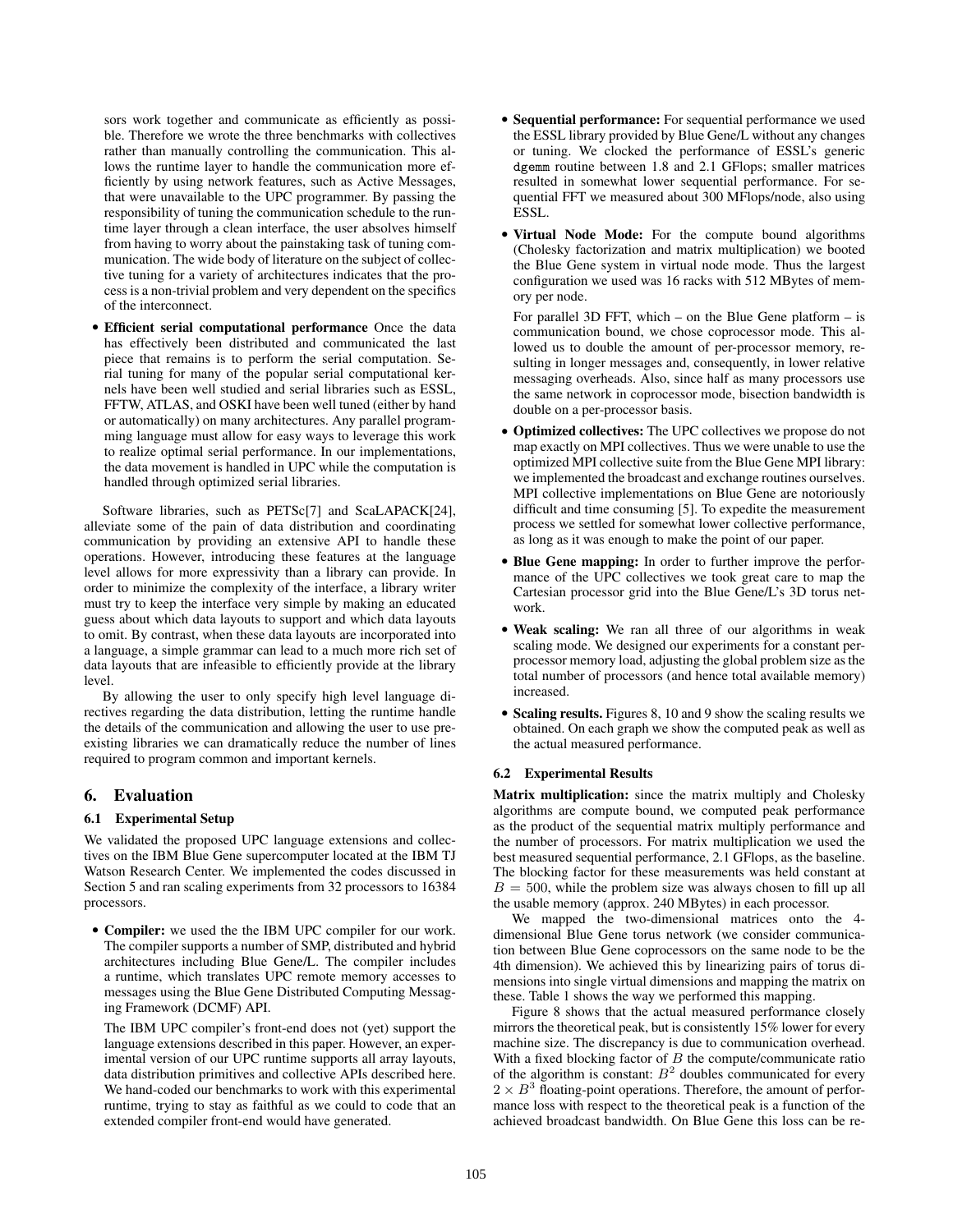

Figure 8. Matrix Multiplication



Figure 9. Cholesky Factorization

duced by deploying a better broadcast algorithm (in our estimation we are a factor of 3 away from what MPI's own broadcast can deliver). The gap between theoretical and measured performance can also be manipulated by varying the blocking factor.

Cholesky factorization: Figure 9 shows a scenario similar to the matrix multiply algorithm, but with two important differences. First, the discrepancy between theoretical and measured performance is larger. This is due to the larger relative communication overhead. Unlike matrix multiplication, where block matrices are always broadcast along rows or columns of the Cartesian  $\{Tx, Ty\}$ processor layout, the Cholesky factorization code causes block matrices to be transmitted across processor rows/columns, further diminishing broadcast performance.

The second noteworthy fact about Figure 9 is that performance is less predictable. This is due to load balance issues. While the processor tile we chose is rectangular, the algorithm itself is triangular: this causes some of the processors in the rectangular distribution to be idle at times when other processors are performing matrix updates, leading to overall performance degradation. Choosing a suitable blocking factor is a more complex issue for the Cholesky



Figure 10. 3D FFT

factorization algorithm. Too small a blocking factor leads to inadequate sequential performance of the library routines we are calling; too large a blocking factor destroys the load balance.

Our UPC version of the Cholesky factorization code is extremely compact, adding up to less than 100 lines of code (as shown in Appendix A), and was developed, tested and scaled to 8k processors in a few weeks. This contrasts favorably with MPI implementations, especially the ones that run on Blue Gene, where dense numeric linear algebra codes run into thousands of lines of code and took years to develop.

An obscure bug in the UPC runtime prevented us from measuring 8 and 16 rack numbers for Cholesky factorization. However, we believe that as the UPC runtime matures we will actually match the performance of the very best linear algebra codes running on Blue Gene, while maintaining the brevity and clarity of our code.

3D FFT: Figure 10 shows the computed and measured performance of the FFT algorithm. An accurate performance model of FFT is somewhat more difficult to obtain than in the case of matrix multiply or Cholesky factorization. Since FFT is communication bound, the computed peak performance has to take into account both computation and communication.

3D FFT has three computation phases and two inter-node communication phases. We model the computation phases using the usual  $O(n \times log(n))$  FFT formula. Communication is modeled based on the processor mapping in Figure 6. Every processor exchanges the entirety of its memory core with its neighbors in each communication phase, and half of all messages in this exchange pass through the bisection bandwidth of the network. Given the network's topology in the table, and a base bandwidth of 154 MBytes/s of a Blue Gene torus link, we can estimate bisection bandwidths for each communication phase, and therefore arrive at a reasonably accurate total execution time for 3D FFT.

The ratio of available compute power and bisection bandwidth changes on the Blue Gene machine as the machine itself grows. A further complication is caused by the specifics of the Blue Gene/L installed at IBM TJ Watson, which causes bisection bandwidth to increase unevenly as the machine is scaled up (e.g. the 4192 node machine we ran on had the same bisection bandwidth as the 2048 node machine). Therefore the FFT scaling curve is not as smooth as the matrix multiply curve. This limitation is inherent to the algorithm we chose and to the machine we ran it on. Figure 10 shows that the system's actual behavior follows our theoretical model reasonably accurately on up to 16,384 processors.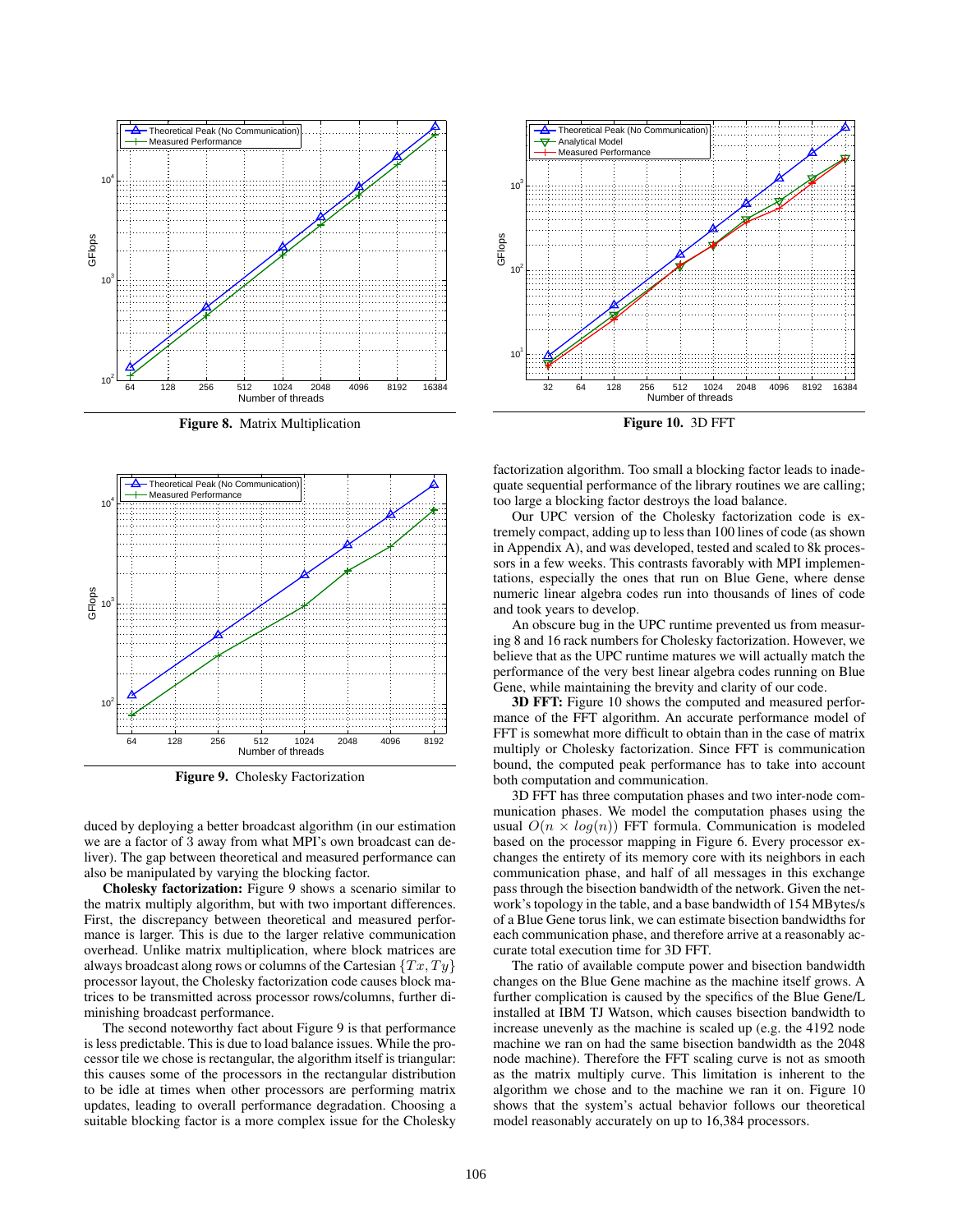#### 6.3 Interpreting the results

The measurements shown here are proof that the language extensions proposed in this paper can lead to competitive performance and scaling as well as compact representations for the codes shown in this section. Better collective infrastructure could potentially lead to even better results. It remains to be shown that the results we obtained here can be generalized to other codes.

| <b>CPUs</b> | torus |    |    |   | UPC array mapping |                 |
|-------------|-------|----|----|---|-------------------|-----------------|
|             | X     |    | Z  |   | dim. order        | distribution    |
| 64          |       |    |    |   | XT. YZ            | 8 x 16          |
| 1k          |       | 8  | 8  | 2 | XT, YZ            | $16 \times 64$  |
| 2k          |       |    | 16 | 2 | XT, YZ            | $16 \times 128$ |
| 4k          | 8     | 16 | 16 |   | XT, YZ            | 16 x 256        |
| 8k          |       | 32 | 16 |   | XT, YZ            | 16 x 512        |

Table 1. Mapping two-dimensional tiled arrays onto the 4 dimensional Blue Gene torus network.

# 7. Related Work

Due to its complexity, there have been many projects over the years that have aimed to improved the productivity of parallel programmers. One of the major directions has been to provide important and computational tasks as sets of libraries that run over MPI[32]. Popular examples include ScaLAPACK [24] and PBLAS[18]. As mentioned earlier large software engineering efforts such as PETSc provide a common framework that encompass many popular tools. In practice these distributions have been successful.

In order to provide a richer abstraction and expression of the higher level semantics there have been many language efforts to improve productivity. Popular examples of these languages include UPC, Co-Array Fortran[35], Titanium[28], ZPL[16], HPF[27], Chapel[1], Fortress[3], X10[46], and many others.

While each of the languages has their own corresponding performance and productivity studies, we highlight those that rely on UPC since they are more directly related. El-Ghazawi et al. [22] demonstrate the potential of UPC as a viable programming language and show their potential performance advantages. Bell et al. [10] show how the performance advantages of one-sided communication models and overlap can be applied to improve performance of bandwidth limited problems such as 3DFFTs. Barton et al. [8] further demonstrate how the shared memory programming model found in UPC is a good fit for large distributed memory machines. Coarfa et al. [19] evaluate the effectiveness of these global address space languages and highlight their limitations.

[40] is an intriguing paper advocating a minimal expansion of Co-Array Fortran semantics to express collective communication. Fortran-90-like strided expressions in the distributed dimensions are used to express e.g. broadcasts or scatter operations (when used on the left-hand-side) or gather type operations (when used on the right-hand-side).

However Co-Array Fortran syntax limits the expressivity of the proposed collectives, mostly because unlike in UPC, Co-Array Fortran shared arrays are limited to blocked distributions, making the data-centric approach irrelevant.

In addition to the language level issues there have been many previous projects that have addressed tuning building optimum communication schedules for collectives. Some are focused on tuning collectives for a particular machine[38, 5] while others are focused on tuning the collectives so that they work well on a wide variety of machines[13, 6]. From the body of literature it is clear that the tuning space is indeed large[42].

# 8. Conclusions

Programmer productivity is becoming ever more important as the scale of machines continues to grow and parallel architectures becomes more common place. The most important challenge facing the programmers of these machines is application scalability, because the way the applications scale determines how effectively the machines are used. To address this challenge, we need to look at both how parallel languages allow the user to express important problems and how well parallel language implementations map onto machines.

In this paper we analyzed how a popular parallel programming language, UPC, handles this task. We started by implementing from scratch three kernels used in a number of scientific applications: matrix multiplication, Cholesky Factorization, and 3D FFT. We identified three major areas which affect parallel performance: data distribution and load balancing, scalable communication, and efficient serial performance. For each of these we propose minimal extensions to the UPC language to make more effective use of existing libraries, such as serial, optimized high performance libraries, and optimized collective communication libraries. We demonstrate the effectiveness of these extensions by running the benchmarks on 32 to 16384 processors on Blue Gene/L. Our results prove that codes do not have to be thousands of lines to achieve best class performance. Our 14 line matrix multiplication kernel obtains 28.8 TFlops on 16K processors (63% of peak, 84% of serial ESSL), and Cholesky at 28 lines obtains 8.6 TFlops on 8K processors (37% of peak and 56% of serial performance). In a few lines of UPC code the 3D FFT obtains 2.196 TFlops on 16K processors.

## **References**

- [1] The cascade high productivity language. *hips*, 00:52–60, 2004.
- [2] R. C. Agarwal, F. G. Gustavson, and M. Zubair. A high performance parallel algorithm for 1-d fft. In *Supercomputing '94: Proceedings of the 1994 conference on Supercomputing*, pages 34–40, Los Alamitos, CA, USA, 1994. IEEE Computer Society Press.
- [3] E. Allen, D. Chase, J. Hallett, V. Luchangco, J.-W. Maessen, S. Ryu, G. L. Steele Jr., and S. Tobin-Hochstadt. *The Fortress Language Specification*. Sun Microsystems, Inc., 1.0α edition, Sept. 2006.
- [4] G. Almási, C. Archer, J. G. C. nos, J. A. Gunnels, C. C. Erway, P. Heidelberger, X. Martorell, J. E. Moreira, K. Pinnow, J. Ratterman, B. SteinmacherBurow, W. Gropp, and B. Toonen. Design and implementation of message-passing services for the Blue Gene/L supercomputer. *IBM Journal of Research and Development*, 49(2/3):393–406, March/May 2005. Available at http://www.research.ibm.com/journal/rd49-23.html.
- [5] G. Almási, P. Heidelberger, C. J. Archer, X. Martorell, C. C. Erway, J. E. Moreira, B. Steinmacher-Burow, and Y. Zheng. Optimization of mpi collective communication on bluegene/l systems. In *ICS '05: Proceedings of the 19th annual international conference on Supercomputing*, pages 253–262, New York, NY, USA, 2005. ACM Press.
- [6] P. Balaji, D. Buntinas, S. Balay, B. Smith, R. Thakur, and W. Gropp. Nonuniformly communicating noncontiguous data: A case study with petsc and mpi. In *IEEE Parallel and Distributed Processing Symposium (IPDPS)*, 2006.
- [7] S. Balay, K. Buschelman, V. Eijkhout, W. D. Gropp, D. Kaushik, M. G. Knepley, L. C. McInnes, B. F. Smith, and H. Zhang. PETSc users manual. Technical Report ANL-95/11 - Revision 2.1.5, Argonne National Laboratory, 2004.
- [8] C. Barton, C. Caşcaval, G. Almási, Y. Zheng, M. Farreras, S. Chatterjee, and J. N. Amaral. Shared memory programming for large scale machines. In *Programming Language Design and Implementation (PLDI)*, Ottawa, Canada, 2006.
- [9] C. Barton, C. Cascaval, G. Almasi, R. Garg, and J. N. Amaral. Multidimensional blocking in UPC. Technical Report RC24305, IBM, July 2007.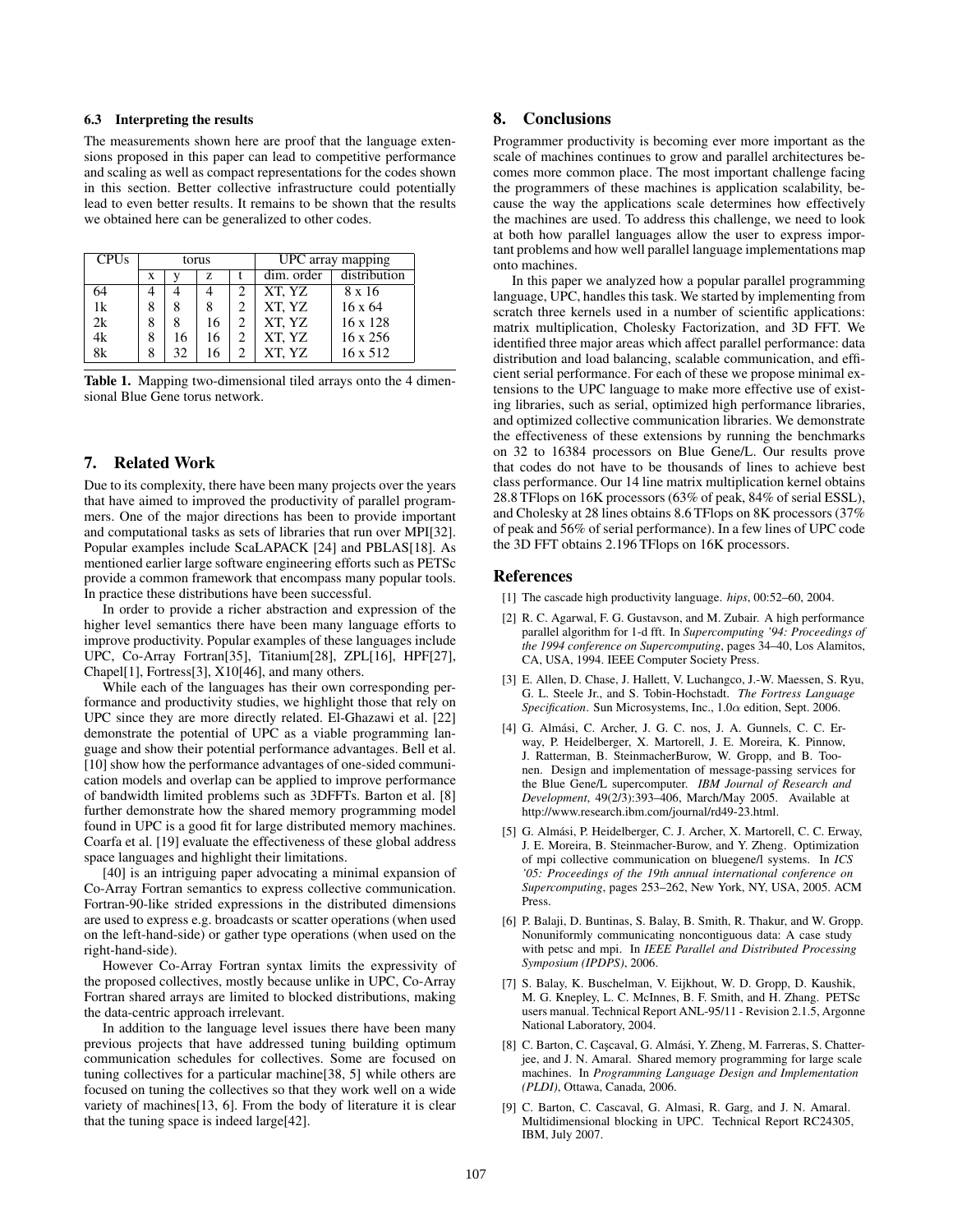- [10] C. Bell, D. Bonachea, R. Nishtala, and K. Yelick. Optimizing bandwidth limited problems using one-sided communication and overlap. In *The 20th Int'l Parallel and Distributed Processing Symposium (IPDPS)*, 2006.
- [11] The Berkeley UPC Compiler, 2002. http://upc.lbl.gov.
- [12] BLAS Home Page. http://www.netlib.org/blas/.
- [13] J. Bruck, C.-T. Ho, S. Kipnis, E. Upfal, and D. W. y. Efficient algorithms for all-to-all communications in multiport messagepassing systems. 1997.
- [14] L. E. Cannon. *A cellular computer to implement the kalman filter algorithm*. PhD thesis, Montanat State University, 1969.
- [15] F. Cantonnet, Y. Yao, M. Zahran, and T. El-Ghazawi. Productivity Analysis of the UPC Language. In *IPDPS*, 2004.
- [16] B. L. Chamberlain, S.-E. Choi, E. C. Lewis, C. Lin, L. Snyder, and D. Weathersby. ZPL: A machine independent programming language for parallel computers. *Software Engineering*, 26(3):197–211, 2000.
- [17] W. Chen, D. Bonachea, J. Duell, P. Husband, C. Iancu, and K. Yelick. A Performance Analysis of the Berkeley UPC Compiler. In *Proc. of Int'l Conference on Supercomputing (ICS)*, June 2003.
- [18] J. Choi, J. Dongarra, S. Ostrouchov, A. Petitet, D. W. Walker, and R. C. Whaley. A proposal for a set of parallel basic linear algebra subprograms. In *PARA '95: Proceedings of the Second International Workshop on Applied Parallel Computing, Computations in Physics, Chemistry and Engineering Science*, pages 107–114, London, UK, 1996. Springer-Verlag.
- [19] C. Coarfa, Y. Dotsenko, J. Mellor-Crummey, F. Cantonnet, T. El-Ghazawi, A. Mohanti, Y. Yao, and D. Chavarría-Miranda. An evaluation of global address space languages: co-array fortran and unified parallel c. In *PPoPP '05: Proceedings of the tenth ACM SIGPLAN symposium on Principles and practice of parallel programming*, pages 36–47, New York, NY, USA, 2005. ACM Press.
- [20] D. E. Culler, R. M. Karp, D. A. Patterson, A. Sahay, K. E. Schauser, E. Santos, R. Subramonian, and T. von Eicken. LogP: Towards a realistic model of parallel computation. In *Proc. 4th ACM SIGPLAN Symposium on Principles and Practice of Parallel Programming*, pages 1–12, 1993.
- [21] K. Datta, D. Bonachea, and K. Yelick. Titanium performance and potential: an NPB experimental study. In *Proc. of Languages and Compilers for Parallel Computing*, 2005.
- [22] T. El-Ghazawi and F. Cantonnet. Upc performance and potential: a npb experimental study. In *Supercomputing '02: Proceedings of the 2002 ACM/IEEE conference on Supercomputing*, pages 1–26, Los Alamitos, CA, USA, 2002. IEEE Computer Society Press.
- [23] ESSL User Guide. http://www-03.ibm.com/systems/p/software/essl.html.
- [24] L. S. B. et al. ScaLAPACK: a linear algebra library for messagepassing computers. In *Proceedings of the Eighth SIAM Conference on Parallel Processing for Scientific Computing (Minneapolis, MN, 1997)*, page 15 (electronic), Philadelphia, PA, USA, 1997. Society for Industrial and Applied Mathematics.
- [25] M. Frigo and S. G. Johnson. The design and implementation of FFTW3. *Proceedings of the IEEE*, 93(2):216–231, 2005. special issue on "Program Generation, Optimization, and Platform Adaptation".
- [26] A. Gara, M. A. Blumrich, D. Chen, G. L.-T. Chiu, P. Coteus, M. Giampapa, R. A. Haring, P. Heidelberger, D. Hoenicke, G. V. Kopcsay, T. A. Liebsch, M. Ohmacht, B. D. Steinmacher-burow, T. Takken, and P. Vranas. Overview of the BlueGene/L system architecture. *IBM Journal of Research and Development*, 49(2/3):195–212, 2005.
- [27] High Performance Fortran Forum. High Performance Fortran language specification, version 1.0. Technical Report CRPC-TR92225, Houston, Tex., 1993.
- [28] P. Hilfinger, D. Bonachea, D. Gay, S. Graham, B. Liblit, G. Pike, and K. Yelick. Titanium language reference manual. Tech Report UCB/CSD-01-1163, U.C. Berkeley, November 2001.
- [29] HPL Algorithm description. http://www.netlib.org/benchmark/hpl/algorithm.html.
- [30] Intel Math Kernel Library Reference Manual. http://www.intel.com/software/products/mkl/techtopics/mklman52.pdf.
- [31] T. MathWorks. Using matlab, 1997.
- [32] Message Passing Interface. http://www.mpiforum.org/docs/docs.html.
- [33] J. C. Nash. *"The Cholesky Decomposition." In Compact Numerical Methods for Computers: Linear Algebra and Function Minimisation*, chapter 7, pages 84–93. Bristol, England: Adam Hilger, 2nd edition, 1990.
- [34] R. W. Numrich and J. Reid. Co-array fortran for parallel programming. *ACM Fortran Forum*, 17(2):1 – 31, 1998.
- [35] R. W. Numrich and J. Reid. Co-array fortran for parallel programming. *SIGPLAN Fortran Forum*, 17(2):1–31, 1998.
- [36] OpenMP. Simple, portable, scalable SMP programming. http://www.openmp.org/, 2000.
- [37] M. Püschel, J. M. F. Moura, J. Johnson, D. Padua, M. Veloso, B. W. Singer, J. Xiong, F. Franchetti, A. Gačić, Y. Voronenko, K. Chen, R. W. Johnson, and N. Rizzolo. SPIRAL: Code generation for DSP transforms. *Proceedings of the IEEE, special issue on "Program Generation, Optimization, and Adaptation"*, 93(2):232–275, 2005.
- [38] Y. Qian and A. Afsahi. Efficient rdma-based multi-port collectives on multi-rail qsnetii clusters. In *The 6th Workshop on Communication Architecture for Clusters (CAC 2006), In Proceedin gs of the 20th International Parallel and Distributed Processing Symposium (IPDPS 2006)*, 2006.
- [39] Z. Ryne and S. Seidel. A specification of the extensions to the collective operations of unified parallel c. Technical Report Technical Report 05-08, Michigan Technological University, Department of Computer Science, 2005.
- [40] M. J. Sottile, C. E. Rasmussen, and R. L. Graham. Co-array collectives: Refined semantics for co-array fortran. In V. N. Alexandrov, G. D. van Albada, P. M. A. Sloot, and J. Dongarra, editors, *International Conference on Computational Science (2)*, volume 3992 of *Lecture Notes in Computer Science*, pages 945–952. Springer, 2006.
- [41] *UPC Language Specification, V1.2*, May 2005.
- [42] S. S. Vadhiyar, G. E. Fagg, and J. J. Dongarra. Performance modeling for self adapting collective communications for mpi. In *LACSI Symposium*, 2001.
- [43] R. van de Geijn and J. Watts. Summa: Scalable universal matrix multiplication algorithm. *TR-95-13, Department of Computer Sciences, University of Texas*, 1995.
- [44] R. Vuduc, J. W. Demmel, and K. A. Yelick. OSKI: A library of automatically tuned sparse matrix kernels. In *Proceedings of SciDAC 2005*, Journal of Physics: Conference Series, San Francisco, CA, USA, June 2005. Institute of Physics Publishing.
- [45] R. C. Whaley, A. Petitet, and J. J. Dongarra. Automated empirical optimization of software and the ATLAS project. *Parallel Computing*, 27(1–2):3–35, 2001.
- [46] The X10 programming language. http://x10.sourceforge.net, 2004.
- [47] K. Yelick. Keynote: Compilation techniques for partitioned global address space languages. In *The 19th International Workshop on Languages and Compilers for Parallel Computing*, 2006.
- [48] K. Yelick, L. Semenzato, G. Pike, C. Miyamoto, B. Liblit, A. Krishnamurthy, P. Hilfinger, S. Graham, D. Gay, P. Colella, and A. Aiken. Titanium: A high-performance java dialect. *Concurrency: Practice and Experience*, 10(11-13), September-November 1998.